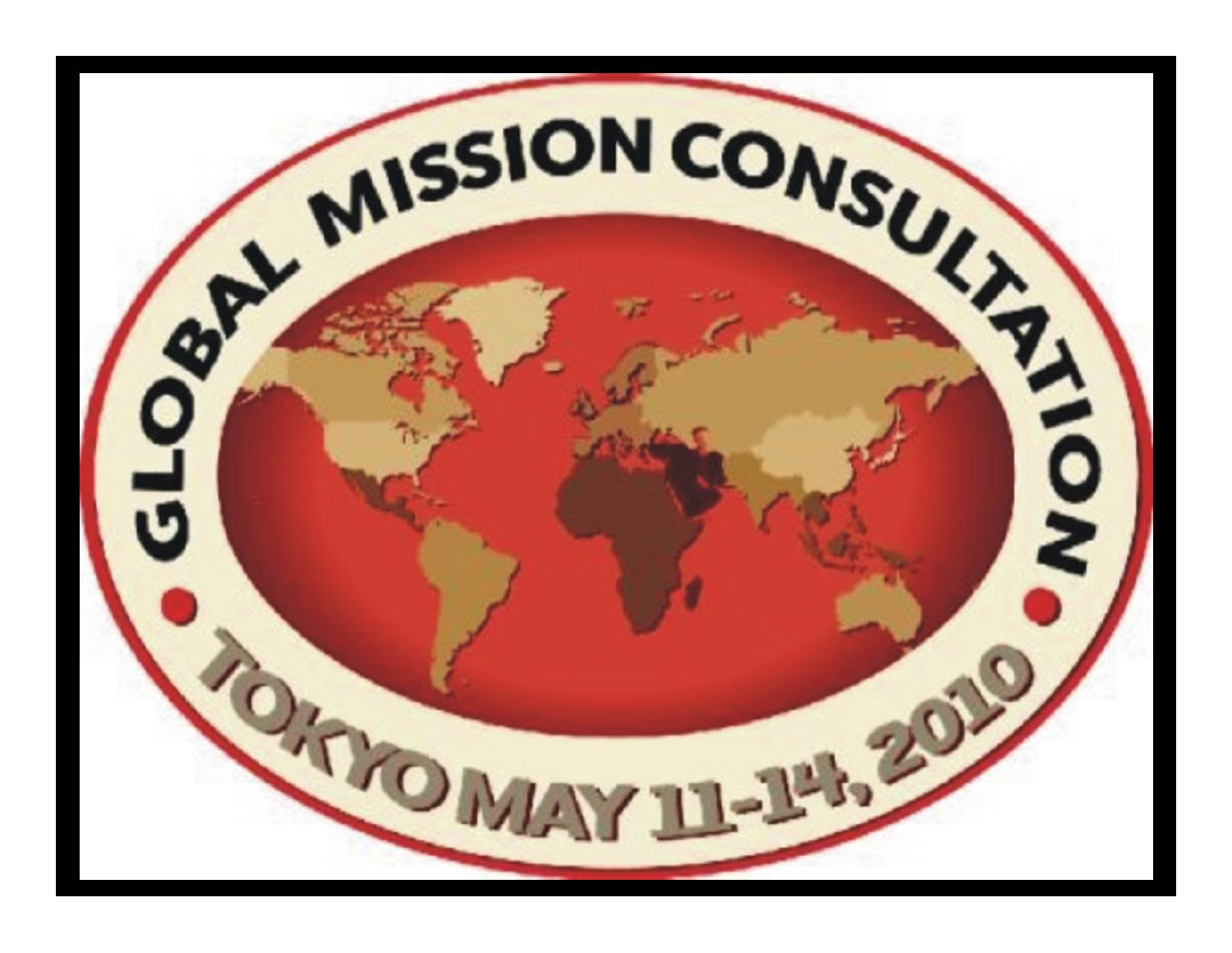# CHILLEN HANGES  $\bigoplus$ **EMERGING MISSIONS**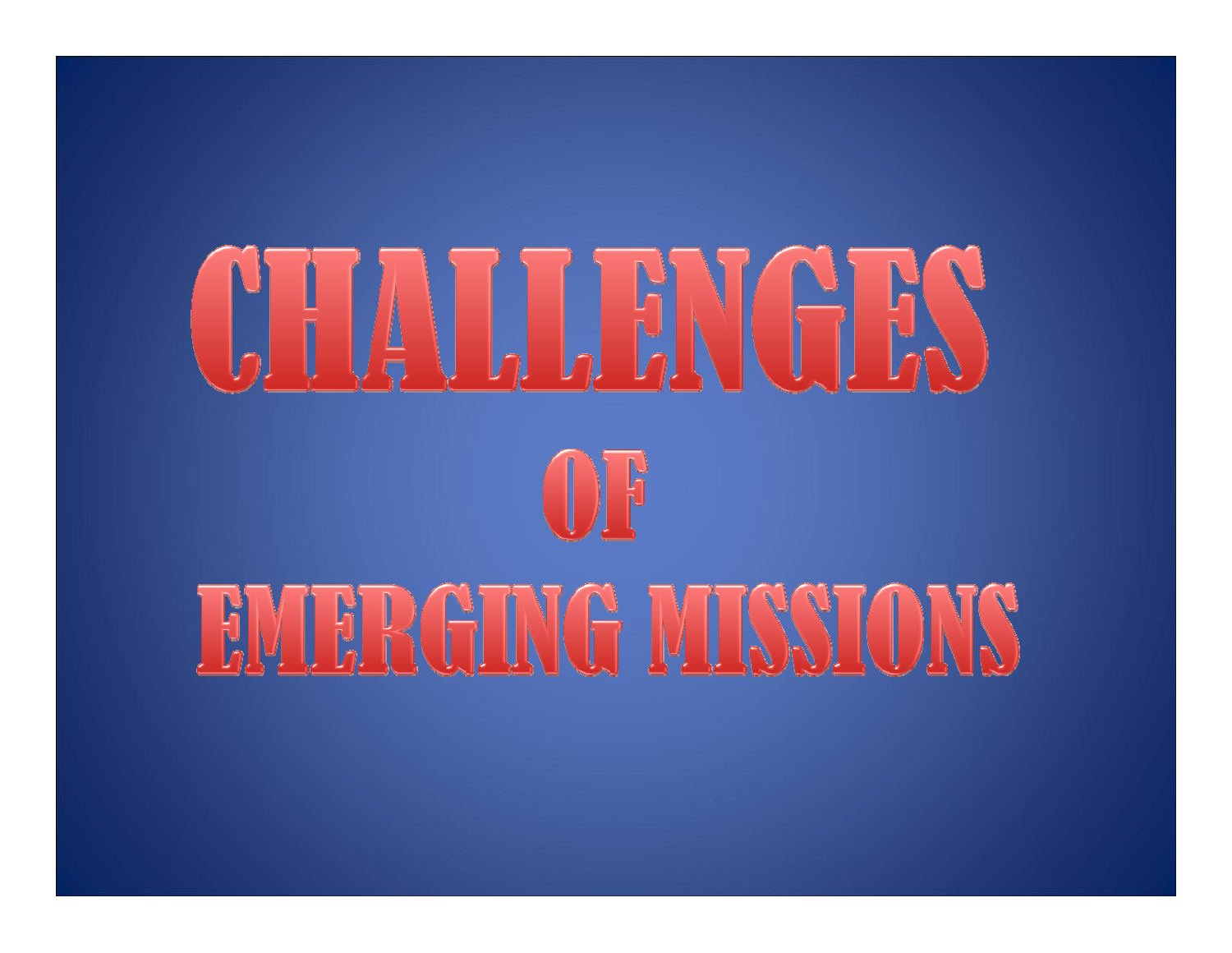## **PRELUDE:**

**While we struggle to face challenges While we struggle to face challenges and initiatives in modern missions, it and initiatives in modern missions, it is critical that we must be able tois critical that we must be able todefine old challenges which we think define old challenges which we think have given way to 'NEW' once that have given way to 'NEW' once that now belabours us in the emerging now belabours us in the emerging agencies. agencies.**

*Matthew 9:37‐38.*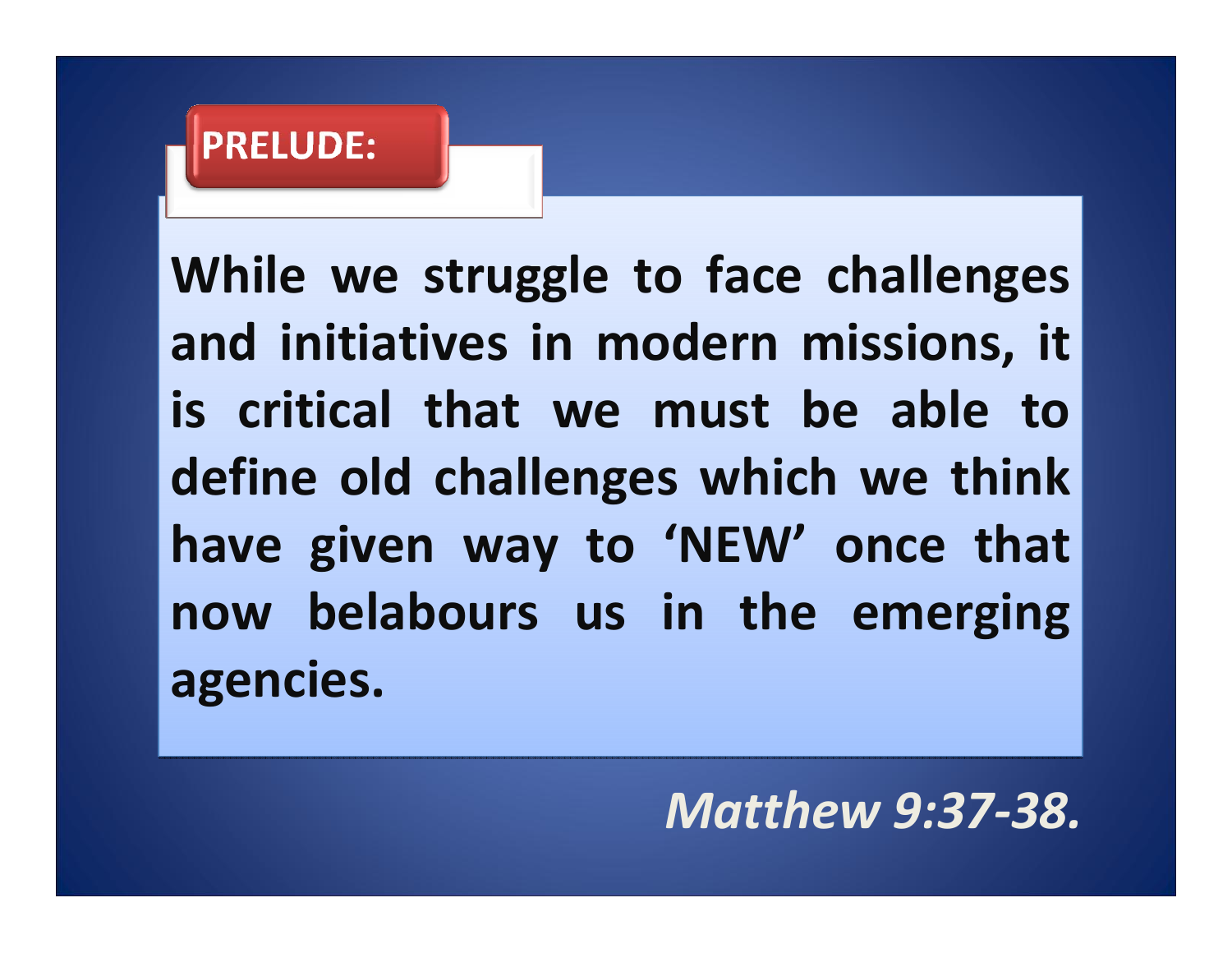**We must have at the back of our mind the 'OLD' challenges before we come to the 'OLD' challenges before we come to term with the new ones in Emerging term with the new ones in Emerging Missions. The major Scriptural bridge Missions. The major Scriptural bridge in this regard is hung on Jesus in this regard is hung on Jesus expression of grief in expression of grief in**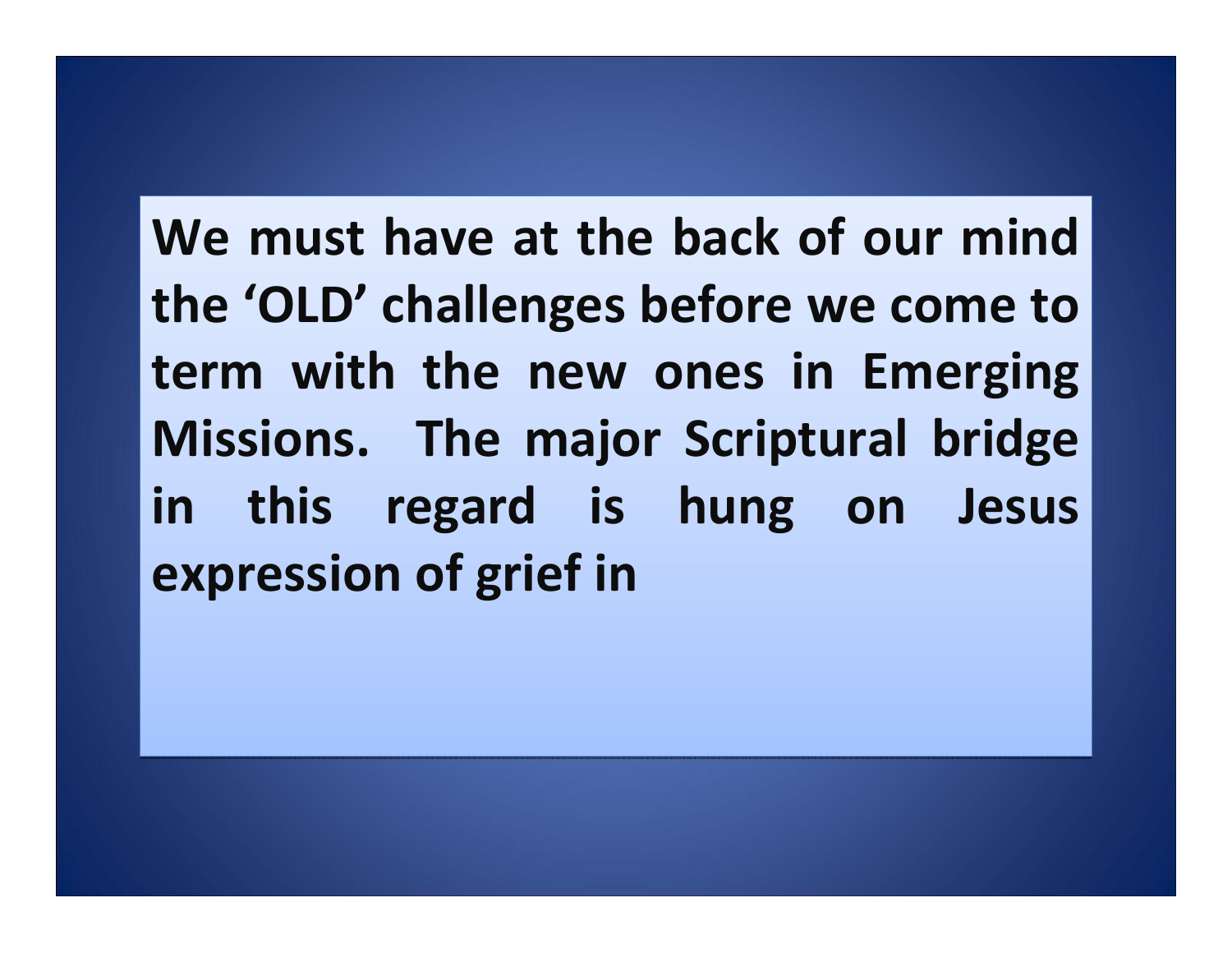### **CRITICAL ISSUES AND CHALLENGES TO NEW INITIATIVES IN MISSIONS**

The missionary initiatives in the third world can be identified by how they originated. This will take us to types and models of missions initiatives.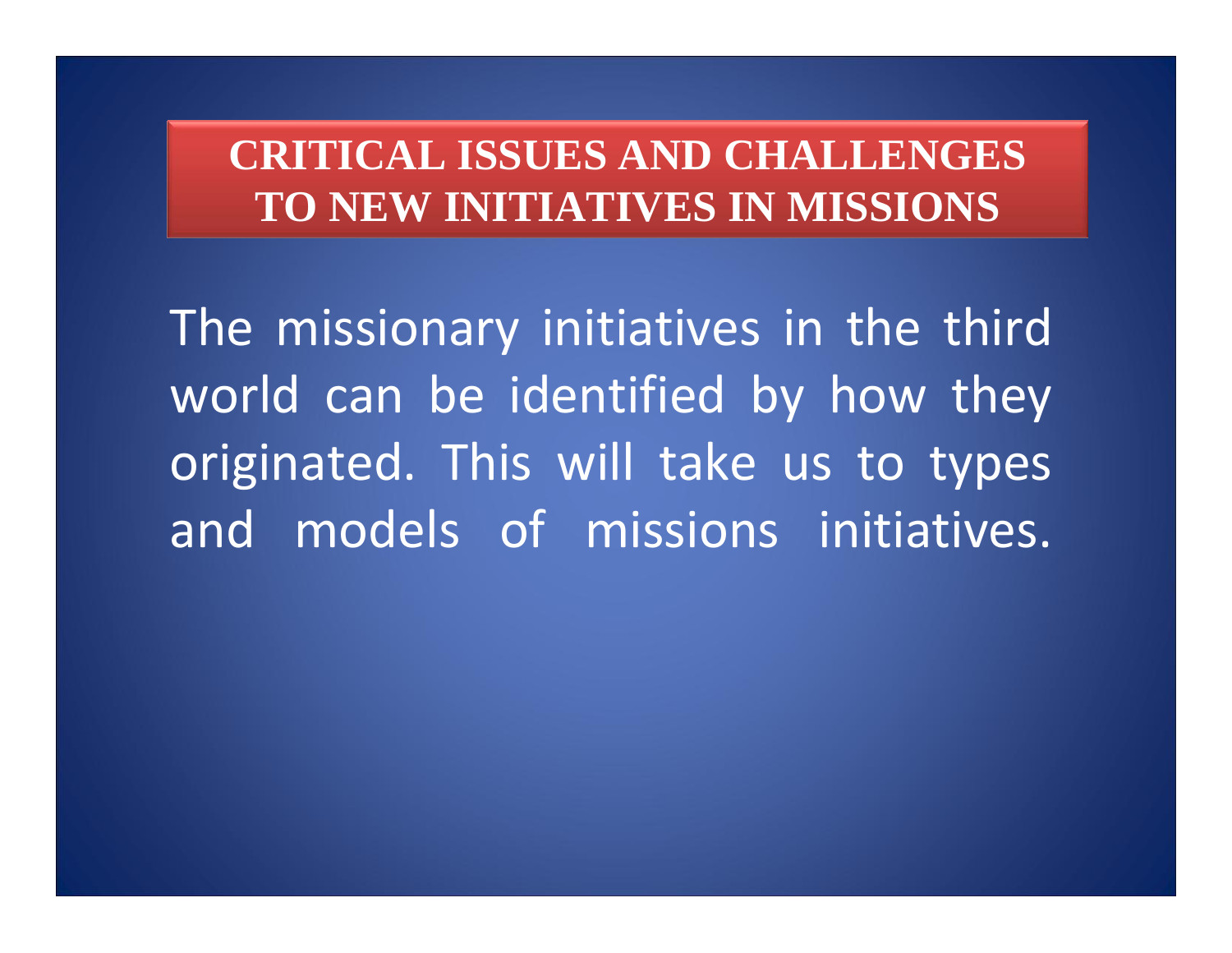In order to understand our use of new agencies, we have to categorize the emerging agencies by types and models of mission initiatives. Many of the types and models have their offshoots from Western origin while National mission initiatives form what we called Emerging Mission Agencies. Categorizing all the models will help the participants to queue in as we unveil the new challenges that face emerging agencies.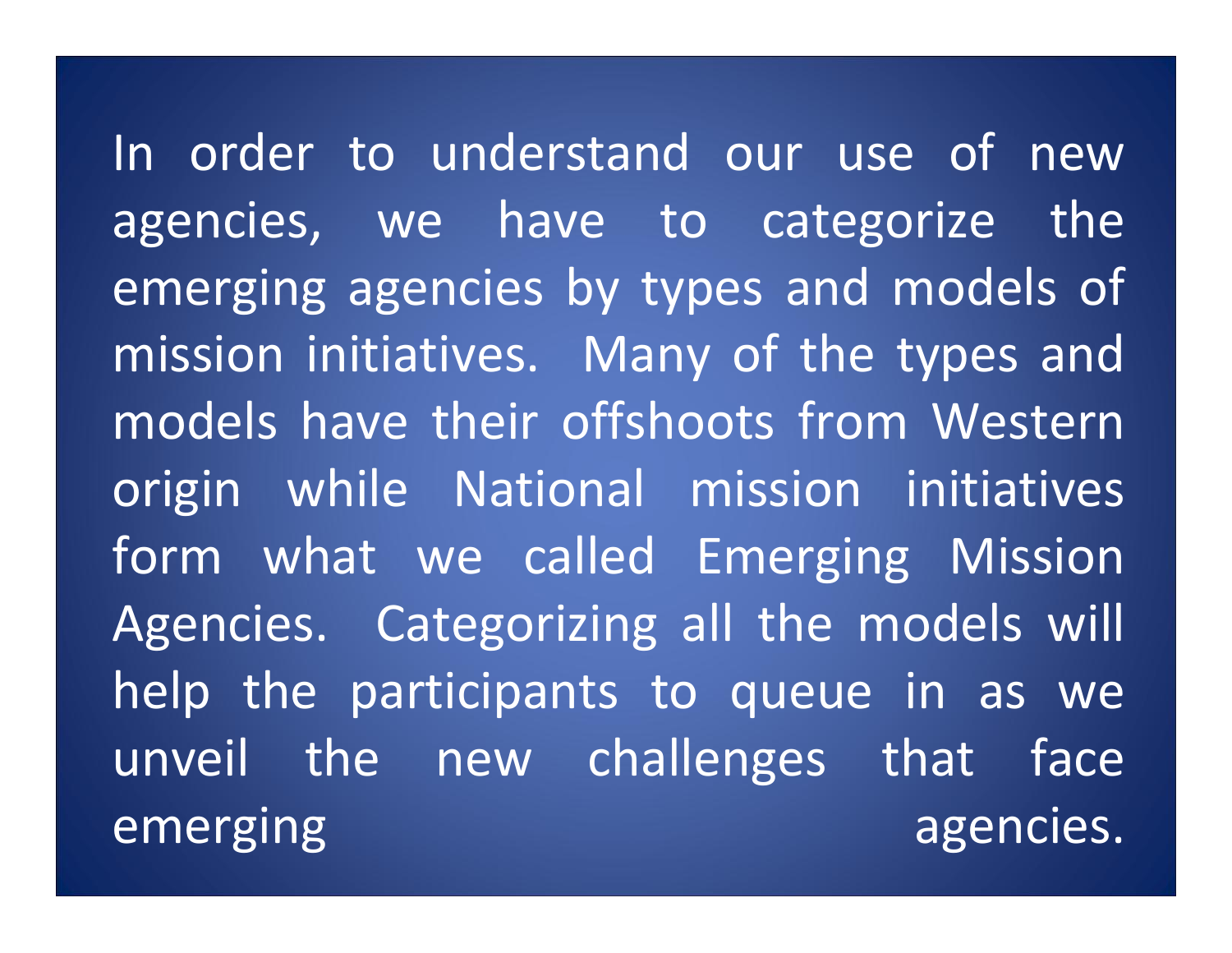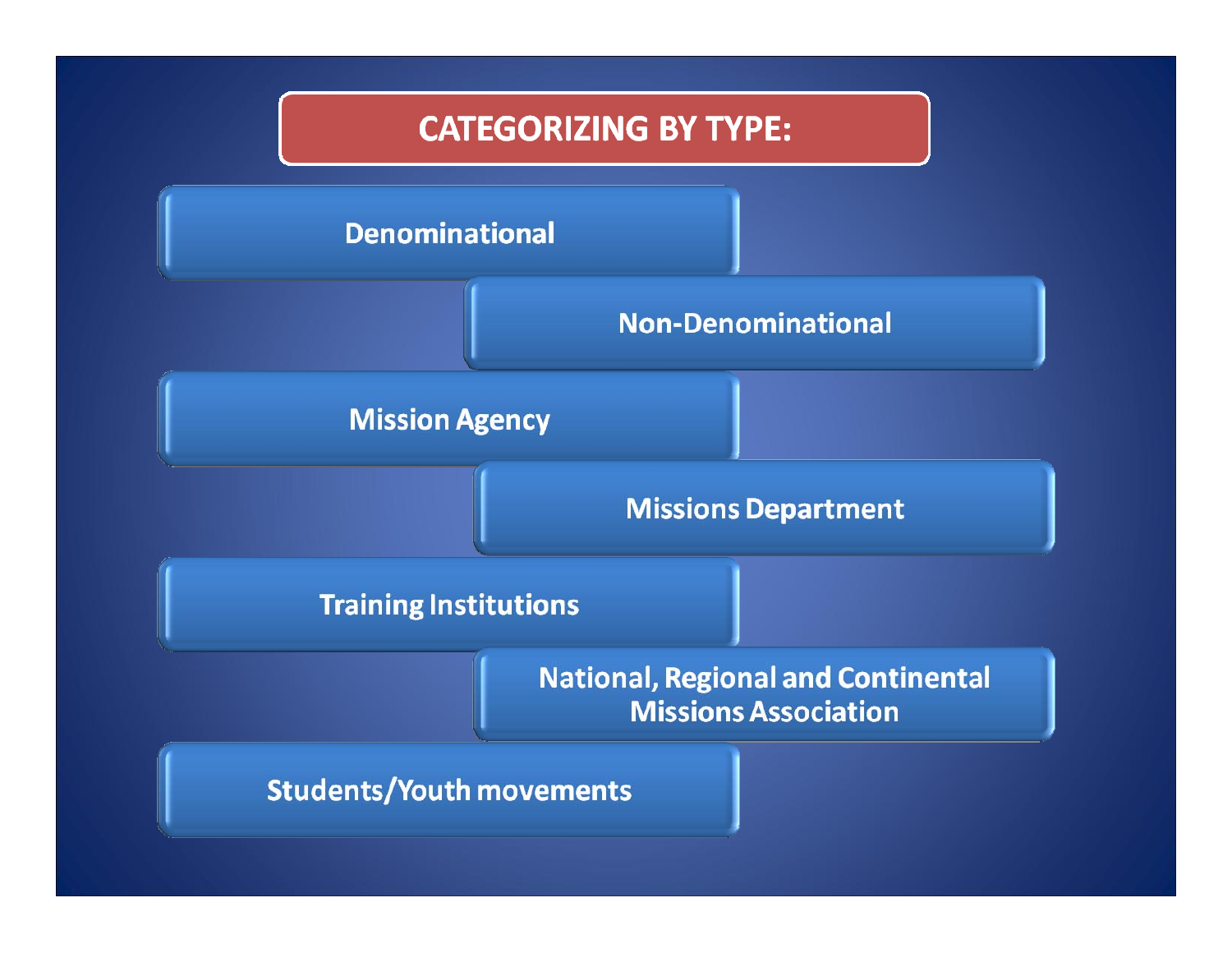# **CATEGORY BY SPECIALIZATION: CATEGORY BY SPECIALIZATION: MISSIONS RELATED AGENCIES MISSIONS RELATED AGENCIES**

- **Mission Sending Model**  $1.$
- $2.$ **Mission Training Model**
- 3. **Mission Mobilization Model**

**Mission Supporting Model** 4.

**Mission Research Model**  $5.$ 

**Mission Networking Model** 6.

**These models face the same challenges as they emerge since they all have a common objective in the long run‐ making Christ known to the unreached.**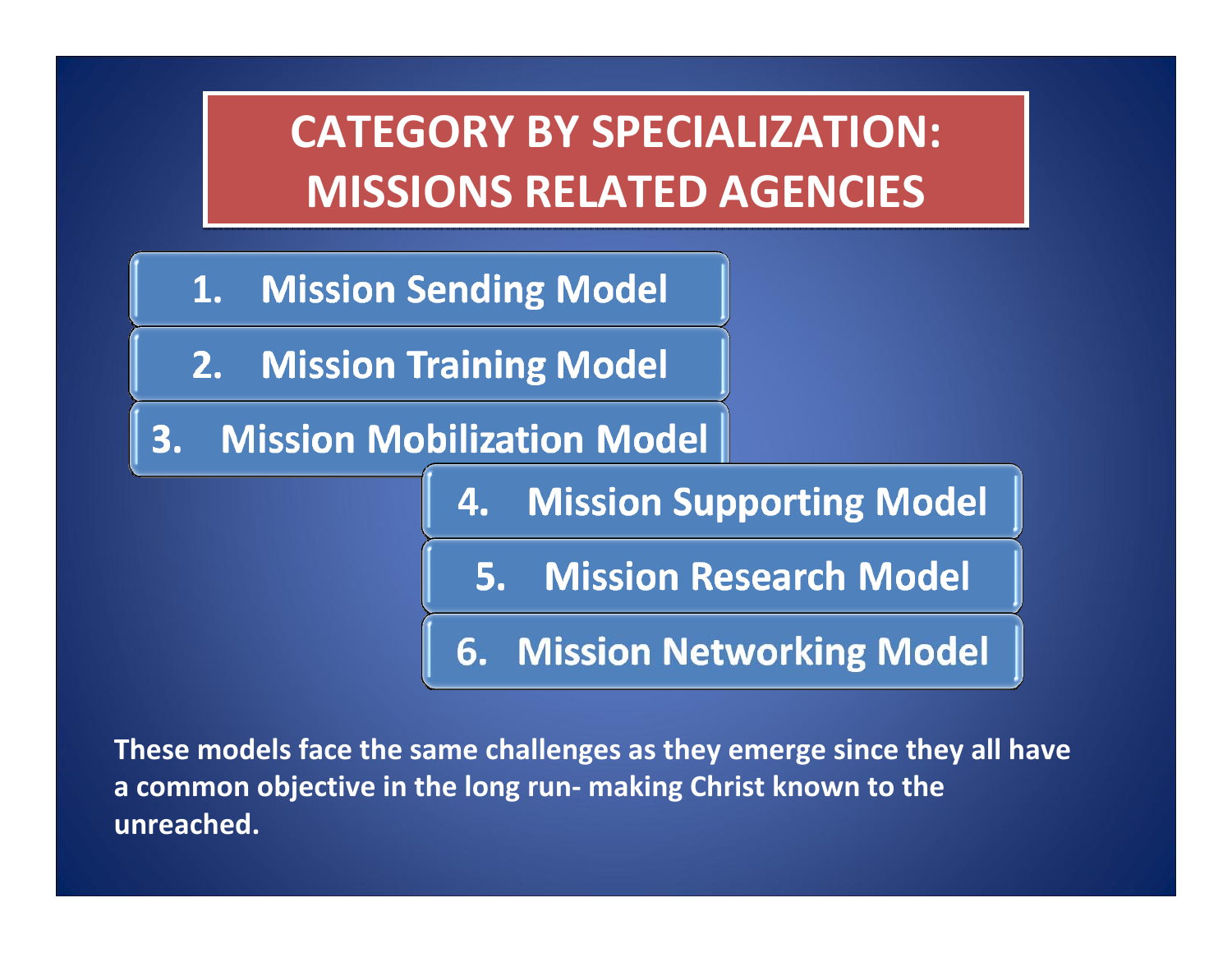#### **NEW CHALLENGES CHALLENGES OF EMERGING EMERGING MISSIONS MISSIONS**

- **1. Absence of national missions associations inmany of the sending nation's particularly third world nation. This is due either to lack of organized mission agencies in some places.**
- **2. The rate of attrition outstrips the rate of recruitment, many training centers are short of trainees and trainers.**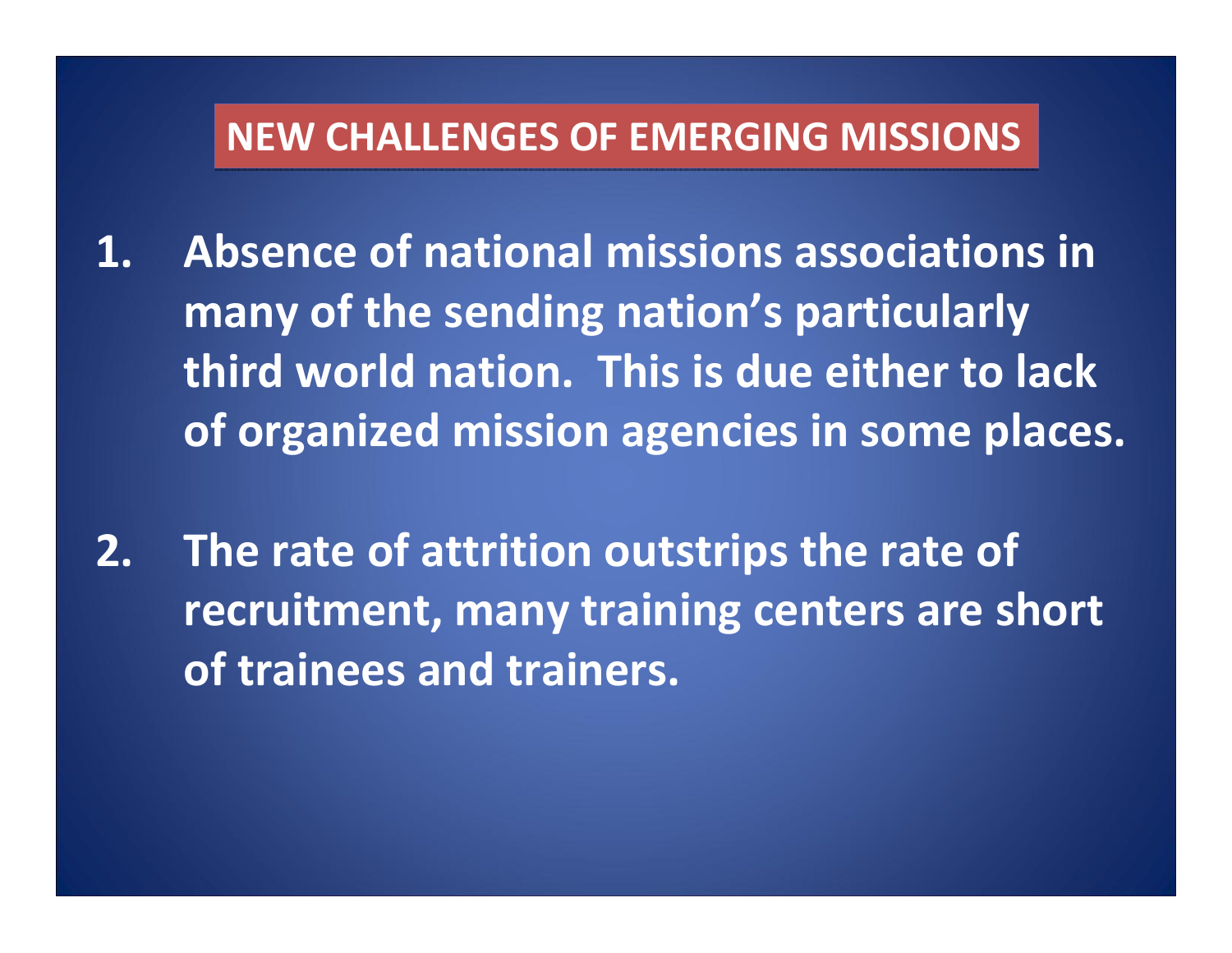**3. Absence of research data and findings in many countries making it almost impossible for emerging agencies to ascertain the state of the harvest. The result is that many agencies concentrate in already reached areas. When there is no idea on where and how to expose the vision, the agencies concentrate in already reached areas. When there is no ideas no where and how to explore the vision, the agencies term to display <sup>a</sup> lack in progress.**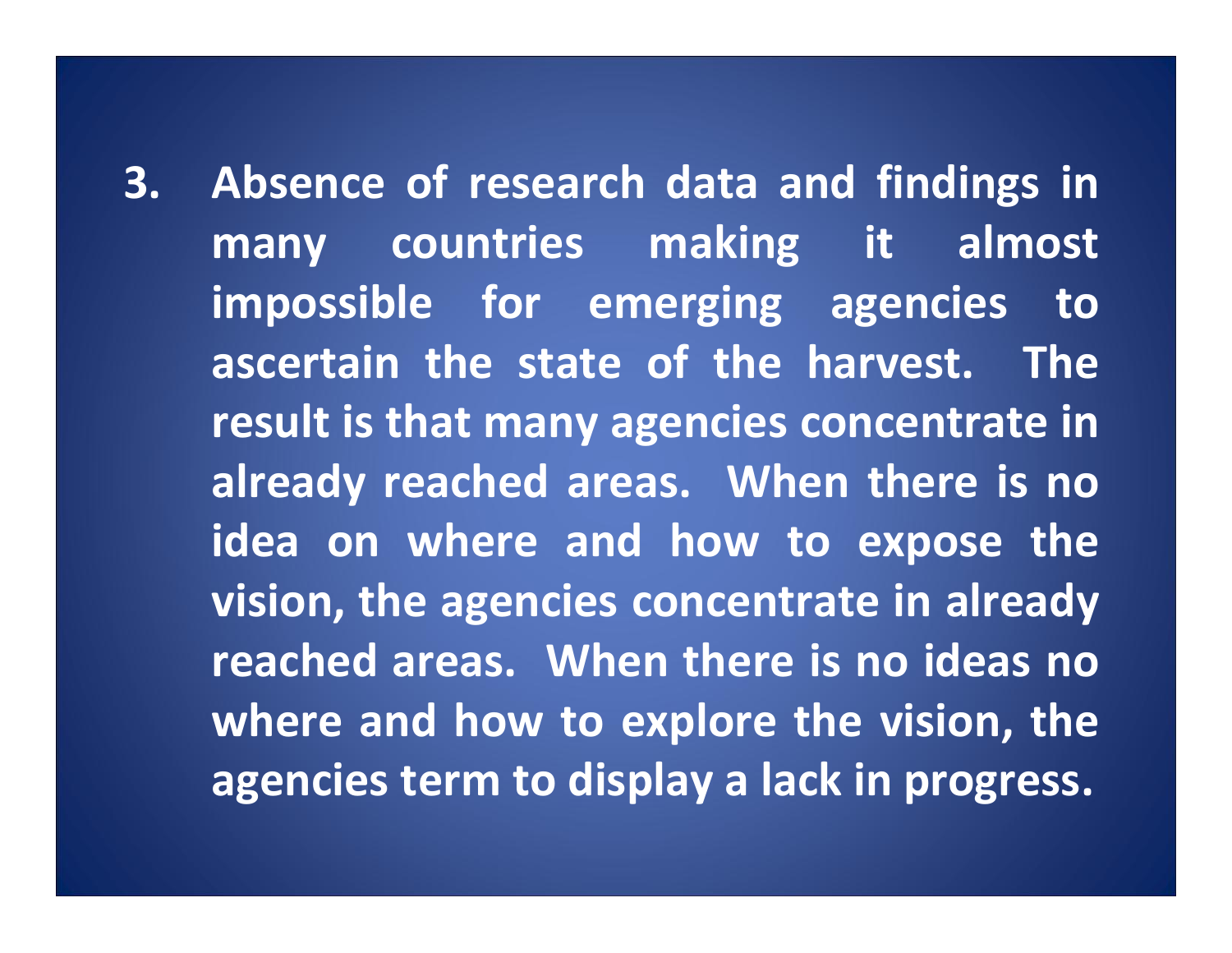**4. Lack of appropriate means of tracking and recording operations, statistic and global event which shape the landscape of missions and determine effectiveness of strategies.**

**5. Many emerging missions lack strategies in exploring and exploiting the various changing scenarios and social dynamics of contemporary mission landscape. There are less or no specialized workings. When people are not fully prepared and discipled for the task of missions, there is less than can be achieved apart from noise making.**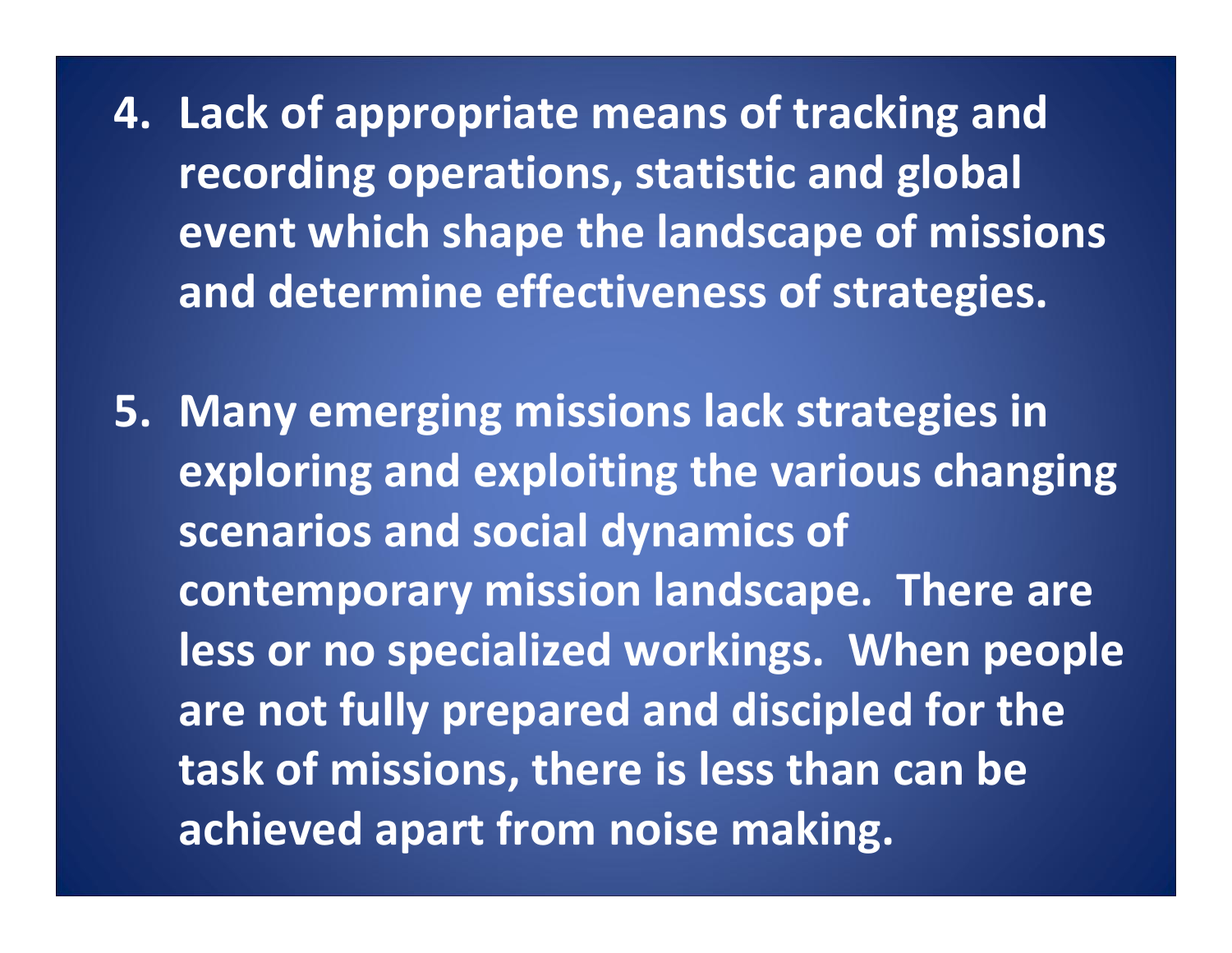**6. Many new agencies fossilize into monument rather than continuing as movement. This cut short the visionto make existence**

**7. Over‐concentration in least resistant belt, avoiding the most needy and more resistant areas**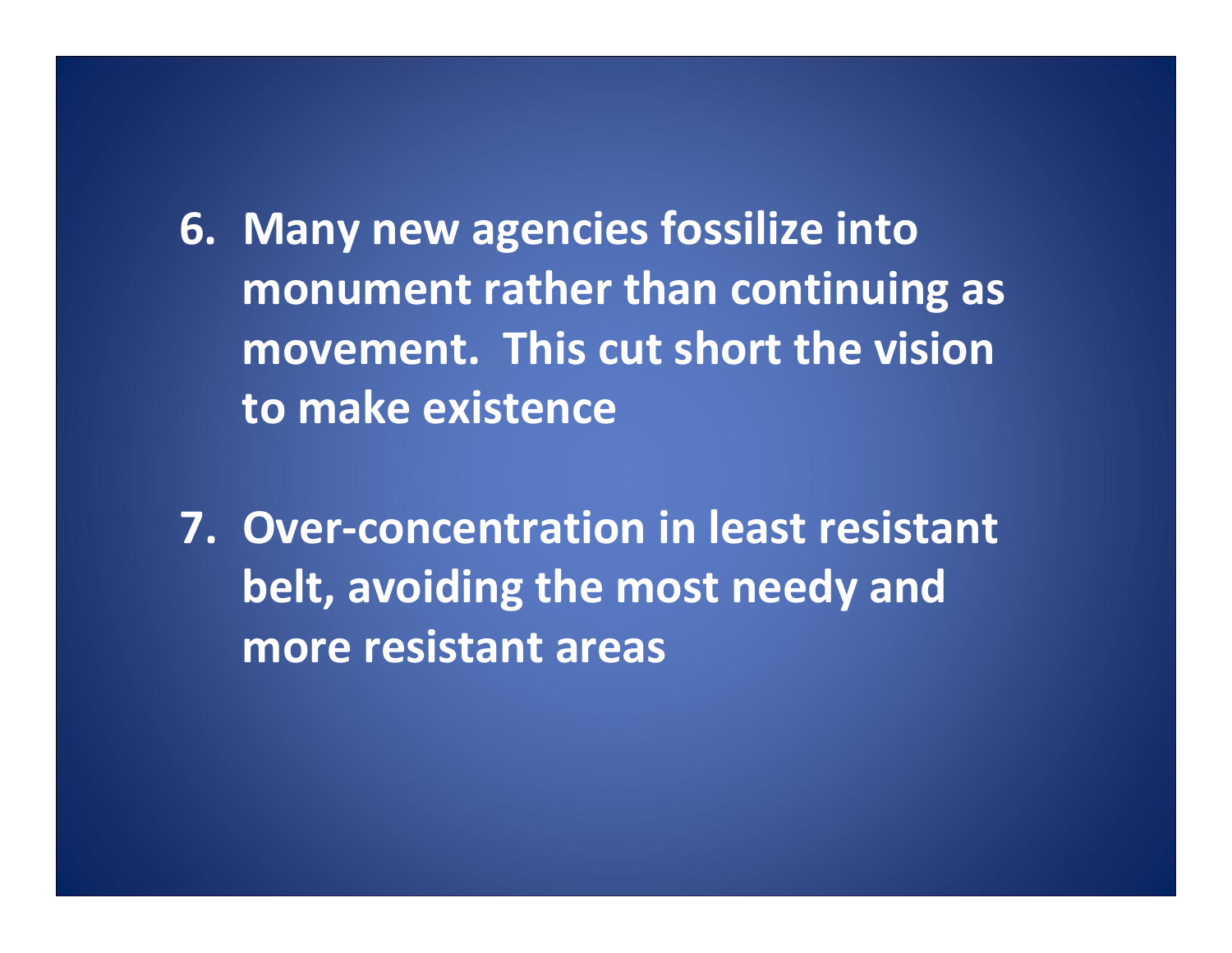**8. Being swayed by the increasing role of churches and denominations thereby, many new agencies lack the ability to resist the temptation to become denominations instead of adjusting to the changes and remaining committed to cross‐cultural mission.**

**9. In attempt to facsimile from past Western models, structures, approaches and patterns, many emerging agencies lack the ability to confront contemporary approach in missions**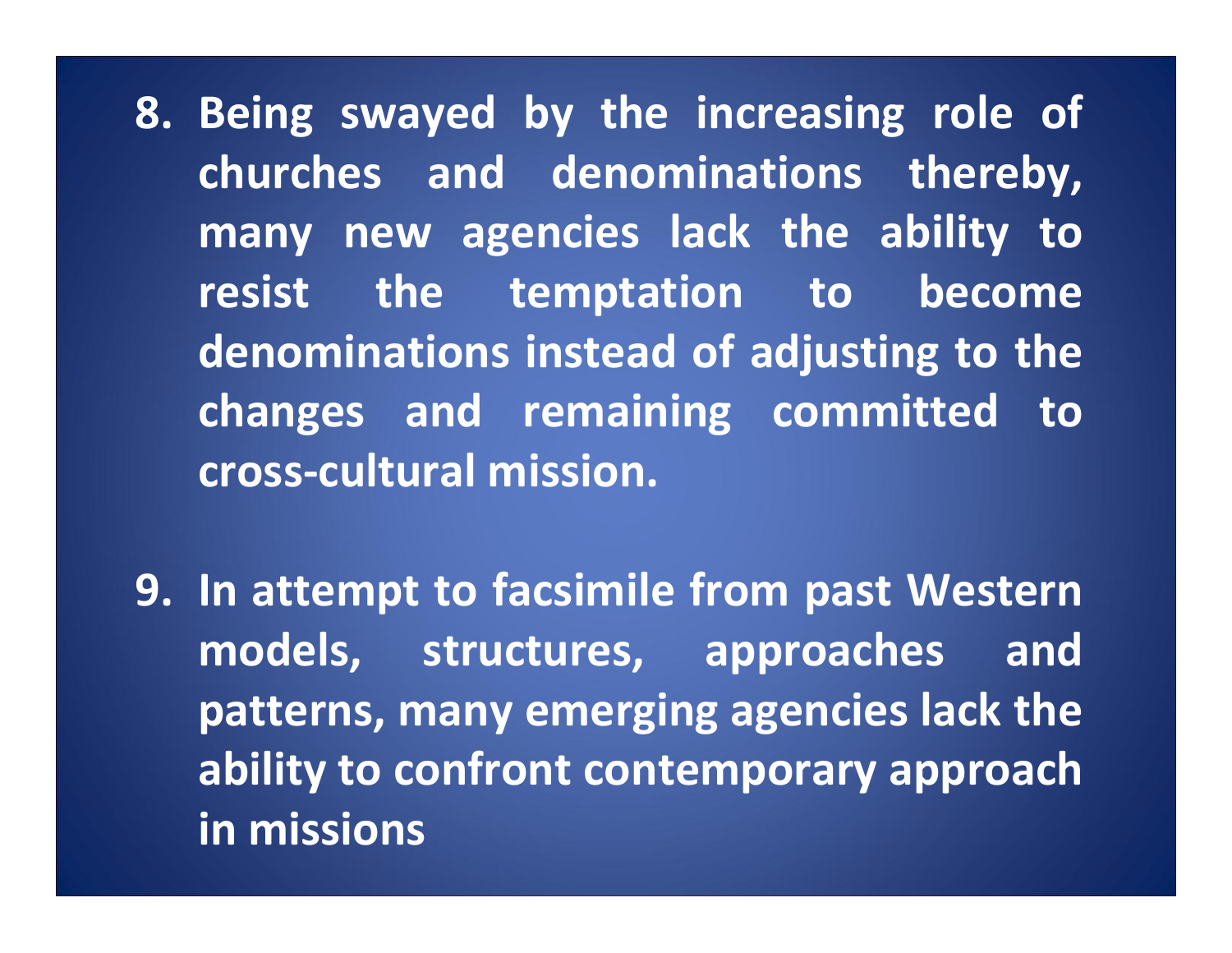**10.The pursue of relevant has made many new agencies to abandon their mission calling to greener pastures**

**11.Islam remains <sup>a</sup> critical and major challenge to every initiative to fulfill the great commission in Africa and some continents. Political machineries areused to undermine the evangelistic and missionary initiatives.**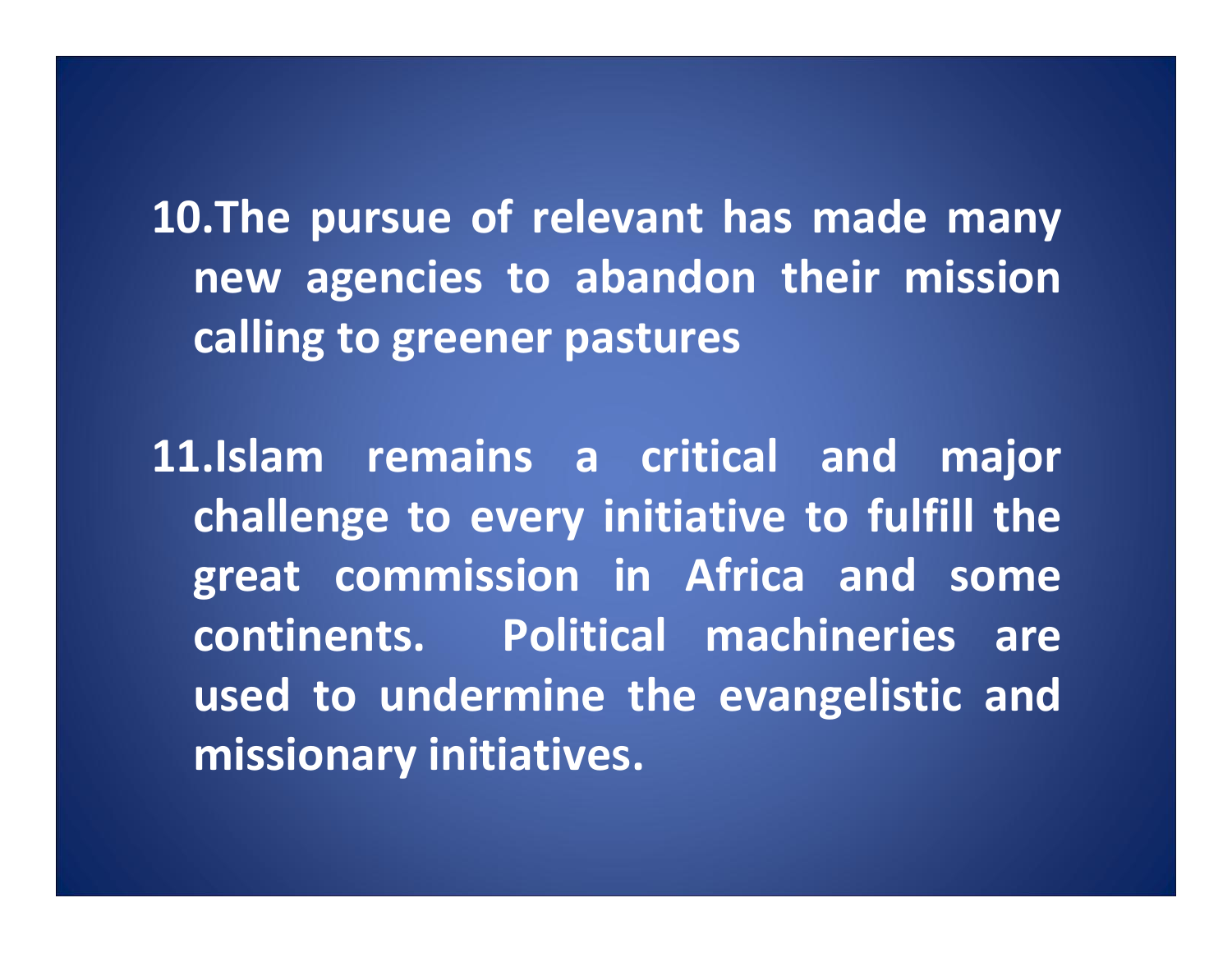**12. Momentary gains have taken over from eternal gain due to misplaced priorities. This imbalance is caused by the unbalanced gospel of prosperity which undermines mission initiatives. The majority of those who should go have misplaced their initial callings.**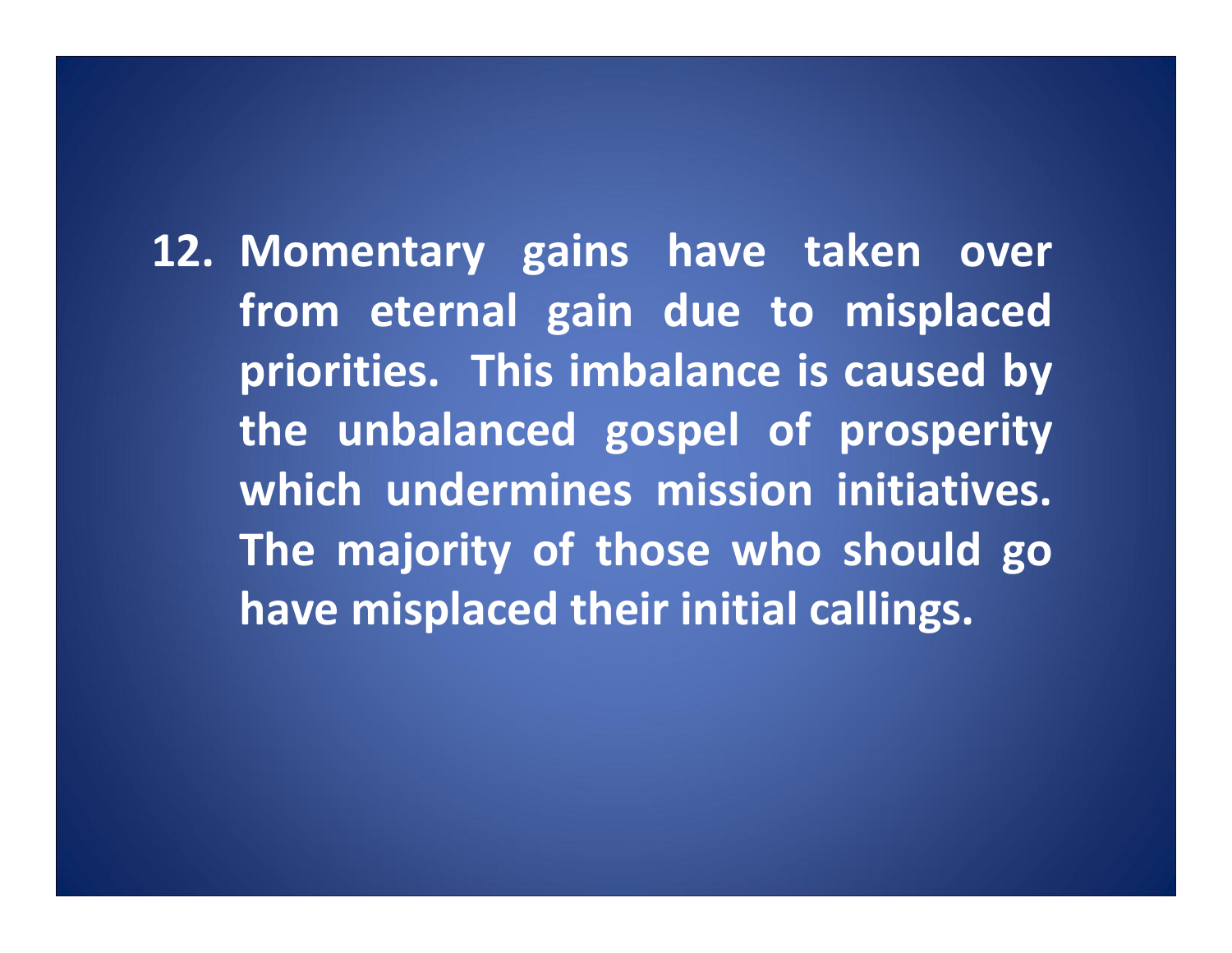**13.Socio‐economic challenges, HIV/AIDS, ethnic rivalries, abject poverty, political instability corruption and other vices have all become great factors that continue to stare at the face of every effort made by emerging initiatives.**